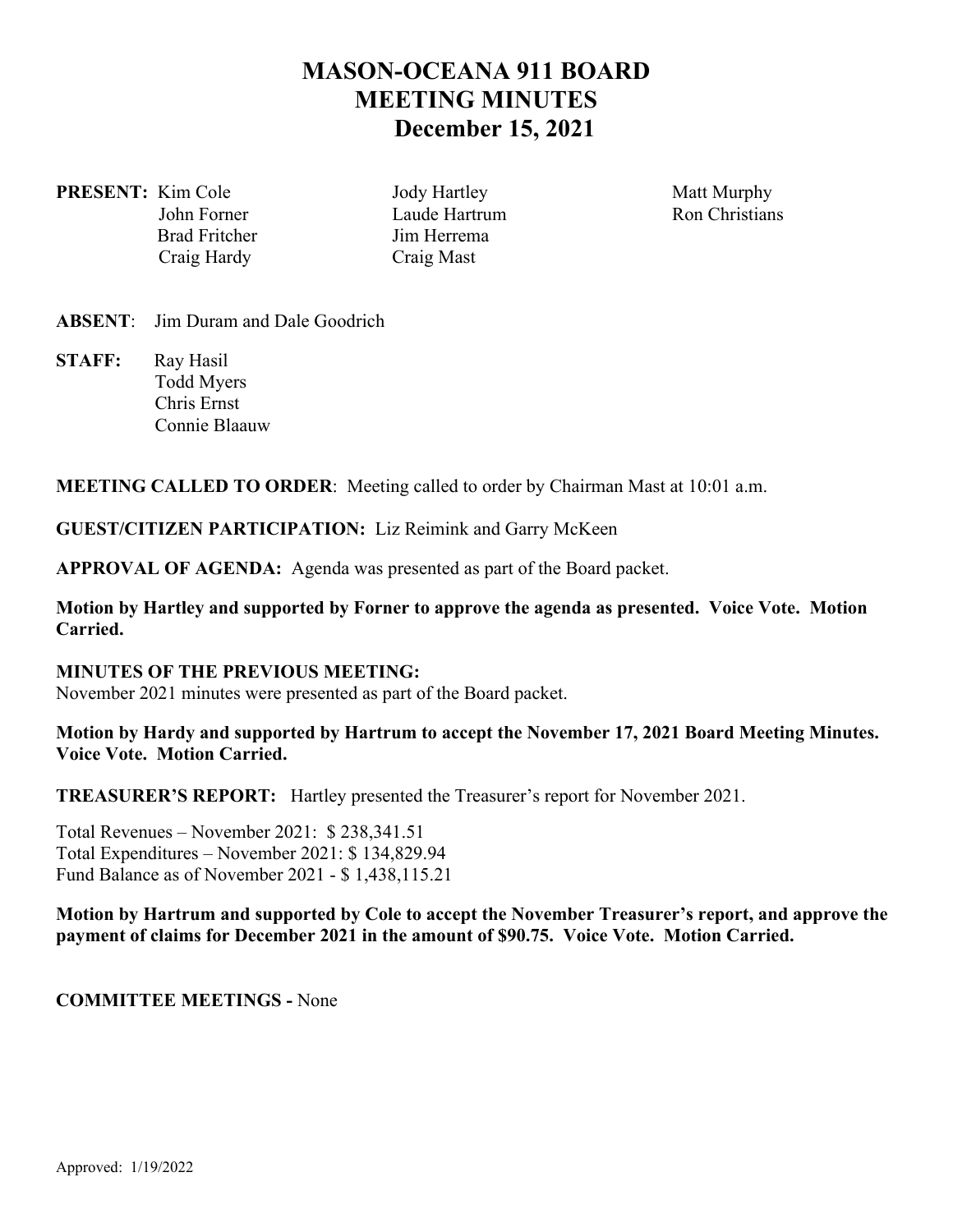# **DIRECTOR'S REPORT:**

## Personnel

- Trainee Alexis Krueger completed step 2 (of 4) last week and began step 3 this week.
- Trainee Kelsey Mecher completed step 2 (of 4) Sunday and began step 3 yesterday.
- New trainee Mandy Highland began her training on step 1 last week.
- The 911 staff continues to experience COVID-related absences. Keeping the floor staffed has been challenging and the entire staff has done a great job of making sure we maintain our minimum staffing levels.

## Collaboration Projects

- CAD- along with the OCSO, we met with our CAD vendor (CentralSquare) on November 18 to discuss issues that we believe need to be addressed.
- Jail Diversion Committee- Todd and Chris submitted requested data to the committee on 12/8.
- Lake County CAD- Lake County uses Superion CAD and like many other PSAPs is looking ahead to replacing the legacy system. They would like to see what adding on to our CAD would look like. I don't believe any of our 911 committee involvement is needed at this early stage until both PSAPs work out some details of what a CAD merger might look like.

# Radio Communications Updates

- MPSCS User Group Meeting- Ray, Todd & Chris attended the first-ever MPSCS User Group meeting on December 14 in Traverse City. The meeting was different from previous user group meetings that travelled around the state but were much, much smaller. This meeting provided a full day of MPSCS and related updates. All MPSCS staff was in attendance and overall, the meeting proved very productive.
- New voice channels on area towers- Consumers Energy will soon communicate on the MPSCS. To help with the additional radio traffic, new voice channels were installed on area MPSCS tower sites.
- Lakeshore Coverage- the future of public safety communications is a combination of communication technologies. The cornerstone will be traditional land mobile radio (LMR) systems like the MPSCS statewide system. Systems of the future will include mission-critical push-to-talk (MCPTT) that can communicate on the MPSCS LMR system via Wi-Fi, FirstNet and mobile data. EXAMPLE: think of it was a single radio being able to work on 800 and Nextel seamlessly. Areas with poor LMR coverage will have access points where MCPTT can instead be used. These MCPTT systems are not quite ready for daily use but will be in 2 or 3 years. For that reason, I do not recommend that 911 invest in expensive MPSCS tower sites for lakeshore coverage. Instead, much less expensive options exist and I believe we're ready to meet as a group to look at alternatives that are far less expensive.
- Encryption- 911 has formally requested a quote to upgrade 160 local and county law enforcement APX radios, plus all four 911 consoles for multikey AES 256 encryption. The 160 radios were obtained from 911's database of known radios in the area and serial numbers were also provided, which should allow us to have an accurate picture of what it will take to upgrade existing radios already in service, (at least radios that are APX models). Even if they could handle encryption (I'm not sure either way if they can), it doesn't make sense to consider any XTS or XTL radios. Small PDs have already stated they don't have funds to purchase new radios. Also, there are at least 111 additional state and federal radios that would need to be upgrade at their expense. We will need to engage with state and federal agencies so they would have adequate time to fund and program these changes.

# Other Updates

- 911 Local Telephone Surcharge Sunset- the bill passed in the senate on November 30 by a vote of 36-0 (2 members did not vote). This success was the result of a concentrated effort by Michigan APCO, Michigan NENA, and the Michigan Communication Director's Association (MCDA).
- Chart of Accounts- (Connie)